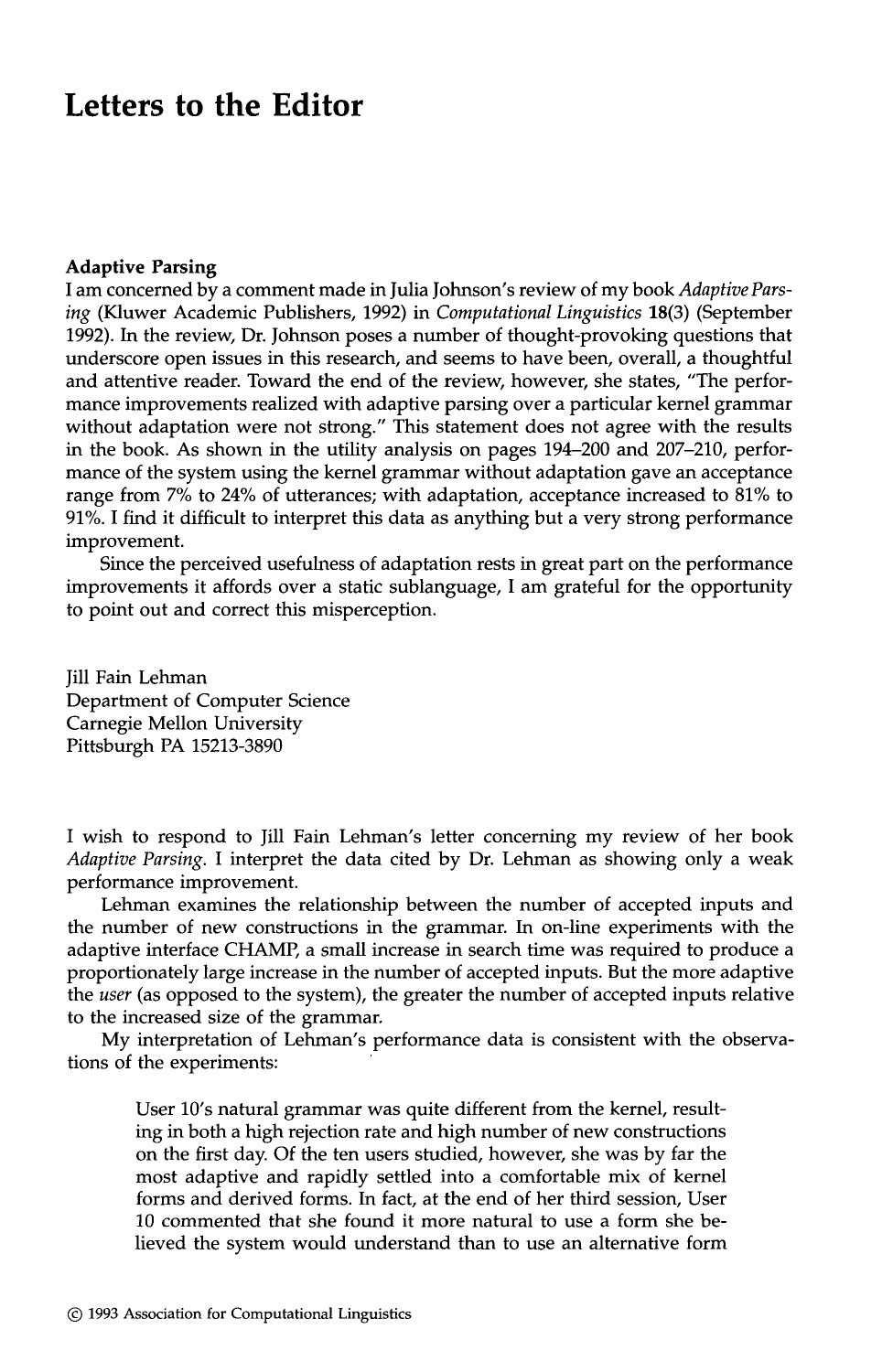that she preferred but that she believed the system could not understand. (pp. 204-205)

The statement that User 10 was the most adaptive among the users confirms the assumption that the more adaptive the user, the greater the number of accepted inputs relative to the increased size of the grammar. Lehman states that User 10 gains more than any other user in terms of increased acceptance relative to the need for additions to the kernel grammar: "almost eight times as many accepted sentences with virtually no increase in search" (p. 208).

Lehman is assuming that a greater level of acceptance of utterances indicates a greater performance in terms of the system's adaptation to the user's idiosyncratic grammar. Learning (by the system) occurs if the system can accept an increasing number of utterances with a decreasing growth in the grammar. For Lehman, grammar growth is measured by the number of nondeviant sentences accepted and cost of parsing by the average number of states to accept. However, ! take the average number of states to accept to be a better measure of the growth of the grammar, a measure that is more independent of the sentences that the user happens to type. The intuition is that with a larger grammar there would tend to be more search required.

Study of the data that Lehman gives in the tables of her Chapter 9 leads me to conclude that CHAMP does some learning, but the user also does some learning, as Lehman argues. However, I think her data interpreted as I suggest could be used to build a more convincing argument (than the one provided in the book) that the system adapts to the user's idiosyncratic grammar and that the grammar of the user and the grammar of the system tend to converge.

Thus, it would seem that what is required to establish adaptivity is not a simple measure of acceptance but rather a measure of *intelligent* acceptance. Can the system discriminate the utterances that should be used as a basis for modifying the kernel grammar?

Julia Johnson Department of Computer Science University of Regina Regina, Saskatchewan Canada \$4S 0A2

In her reply, Dr. Johnson argues thai: the performance improvement in CHAMP should be attributed to human rather than machine adaptation.

Is it possible that the performance improvement is totally attributable to the user? It seems highly unlikely. First, let's be clear about what we mean by user adaptation. There is no question that adaptive parsing relies on the adaptability of the user. It is, in some sense, the whole point: that there is a natural, easy type of adaptability in the user---the user's tendency to re-use what worked in the past----that has heretofore been ignored and that can be used to constrain the linguistic coverage required of an interface. Note, however, that this is a different kind of adaptability than that required by a static sublanguage, i.e., the adaptability required of a user to find the specific restricted subset of English chosen by the interface designer. The latter type of adaptability is hard. See, for example, the behavior of User 8, who had great difficulty performing the task with a nonadaptive version of the kernel (pp. 40-44) and the more general arguments of Watt (1968), Burton and Brown (1979), and Tennant (1981).